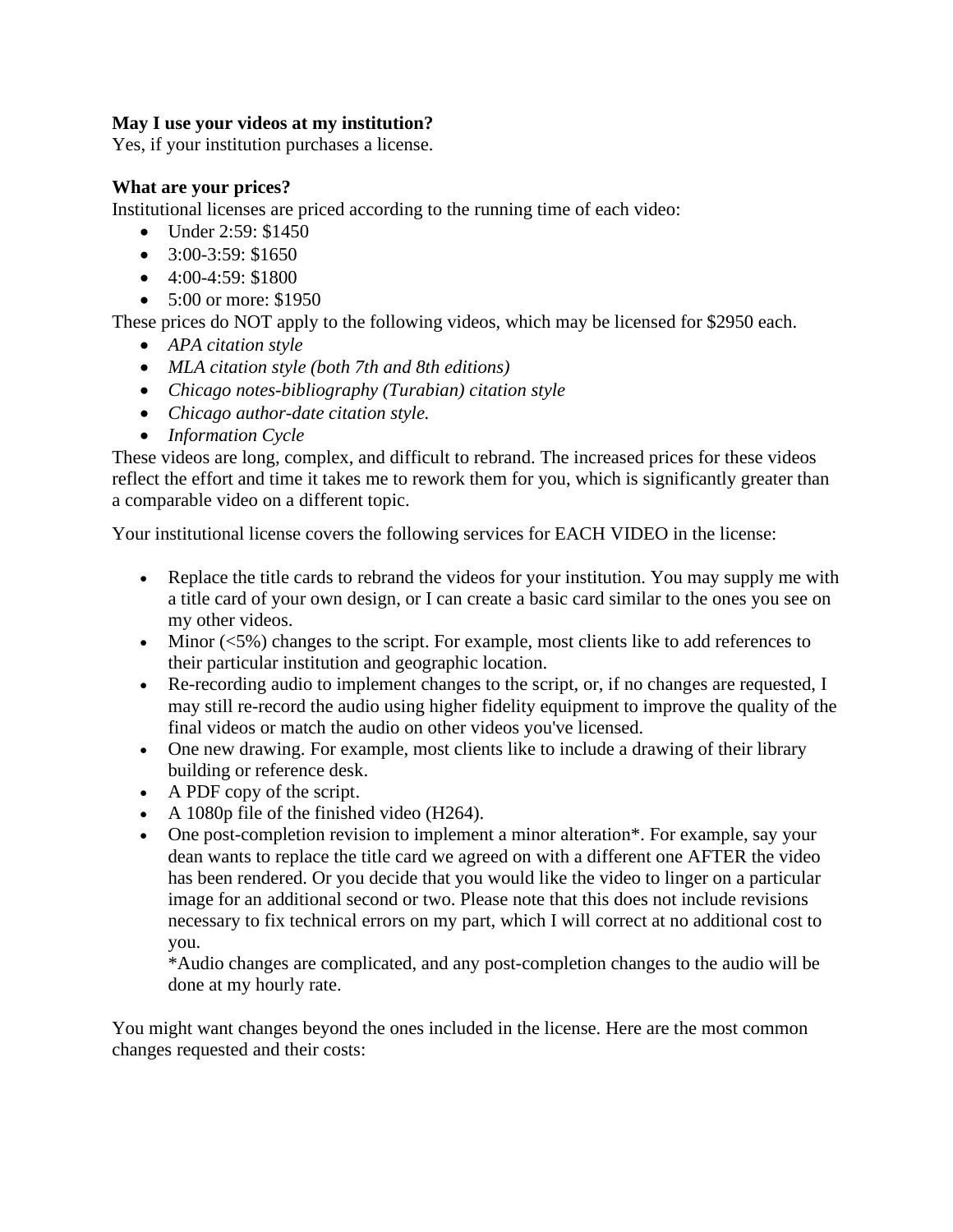- Significant (6-25%) changes to the script. Perhaps you want to change an example that was used, or substitute a different explanation for a concept. \$360
- Script rewrite. If you want to alter 26-100% of the script, that constitutes a rewrite. For example, perhaps you want to license a video I made about institution-specific academic honesty guidelines. \$540
- Additional drawings. \$360 each. However, depending on the complexity of the requested drawing, I might increase or decrease the price as much as \$180 in either direction. Drawings will be produced digitally or analog at my discretion, or by special request.
- **Closed caption .srt files. \$90 each. These files may be embedded in the streaming video service of your choice.**
- I am open to other changes upon request.

## **What's your hourly rate?**

\$150/hour.

## **What are your intellectual property rights regarding licensed or custom videos? What are my institution's rights?**

Before we do any work, I ask that you read and sign my intellectual property agreement. It spells out both of our rights. I'm an academic librarian, so I designed this agreement to protect me while giving you the freedom you need to get the most out of my videos.

# **Once we decide which videos we want to license, how long does it take you to finish all of the rebranding work? How soon will we get our licensed videos?**

Once all of the specifics are nailed down (which videos, what changes you need, getting me photographs of your library and images of your institution's logos, etc.), I can complete rebrandings at the rate of about two per week. So, if you licensed four videos, expect delivery within 2-3 weeks, unless I indicate otherwise. A lot depends on the extent and number of changes you requested.

## **What if I just want to use one or two videos for my classes, and I don't need any changes? Do I still have to purchase an institutional license?**

Not necessarily. If the following conditions apply, you may purchase a limited personal license:

- Only you will be using them
- They will be shown in class
- They will not be embedded in your institution's web presence (websites, social networks, etc.)
- You will be using two videos or fewer

The idea behind the limited personal license is to provide you with a low cost option to try out a few videos in order to get a feel for whether they fit your particular institution, as well as to provide a legal avenue for one librarian to use a few videos in his or her personal practice, in the event that support for purchasing an institutional license is lacking. However, if any of these conditions do not apply, or if the situation changes, your institution will need to purchase a license or cease using the videos.

Limited personal license: \$75/year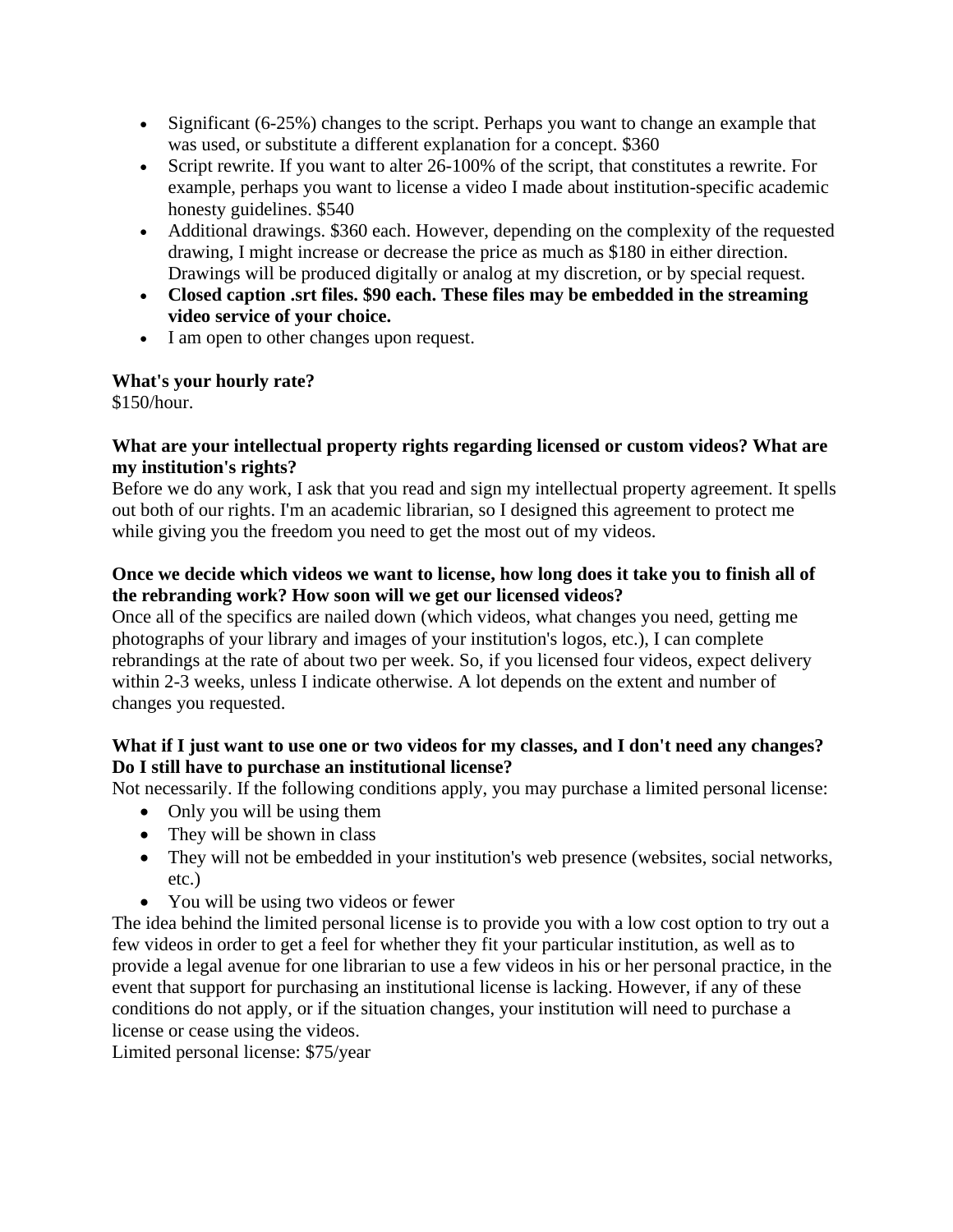#### **Can you provide me or my institution with the source files to one or more videos so that we can rebrand them ourselves?**

No. It's problematic from a practical perspective--some of these project folders exceed 200GB- but I prefer to hold on to my source files to ensure that my intellectual property reflects the standards of quality that I've set for myself, as well as my values.

#### **Why are your services so expensive?**

They're not. For one thing, think about the expenses you're avoiding by hiring me. The equipment to produce my videos cost just south of \$30k, and comes with ongoing maintenance costs. For another, think about the time you're saving. I've made dozens and dozens of videos at this point--I have a well-developed workflow designed to minimize time without sacrificing quality. For a third, I have the education and experience to produce a video that explains information literacy concepts in ways that your audience responds positively to, and I'm not afraid to share that it took me a decade in college and another decade of professional experience to get there. I charge just enough for my work that I can afford to keep producing videos. I'm not vacationing in Hawaii on rebranding profits--I'm replacing old cameras and buying new lighting equipment. I've invested a lot of time, effort, and money in learning to produce instructional videos that I believe stand above the competition, and I offer a very library-friendly intellectual property agreement. If you disagree, or feel that your money would be better spent elsewhere, then by all means don't hire me.

----------------------------------------------------------------

#### **Custom videos**

## **Can I commission you to produce a video on a topic of my choosing?**

Absolutely, but it takes a lot of time and effort. Expect to spend north of \$4000 for a custom video. Specifics will depend on the length of the video, complexity of the images, and how long it takes to write a script you love.

#### **How long does it take to make a custom video?**

Working full time, I can produce a video in 30-60 hours. I do have a day job as an academic librarian, so that work takes place on evenings and weekends. Expect a video to be delivered in four to six weeks. If you need it sooner, though, let me know and maybe we can figure something out.

#### **What kinds of videos can you make?**

Whiteboard videos with speed drawings, dry erase drawings, hand-drawn and digital text, hand gestures, and the occasional small prop or puppet. My studio includes a mic, a camera mounted pointing a whiteboard, and a Wacom Cintiq 24HD connected to a beefy video editing computer. For software, I mostly use Premiere, Photoshop, After Effects, Audition, and ArtRage. Although I do my best to make my videos visually appealing, I believe my value as an instructional videographer lies in my narrative voice, sense of humor, and my decade of experience in information literacy instruction. I am an academic librarian, and I make instructional videos primarily for academic libraries. If you are thinking about hiring me, I would encourage you to